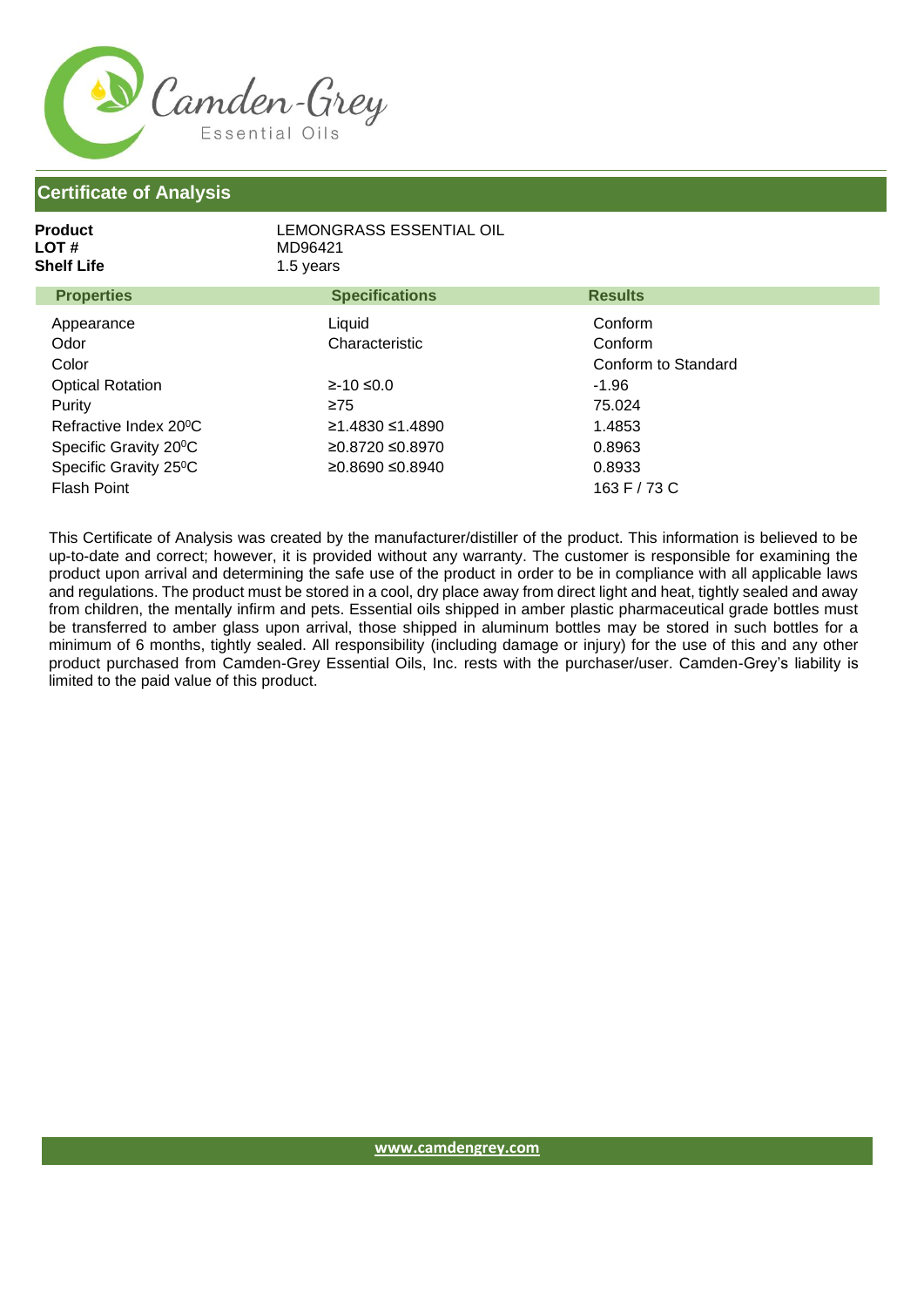

| Product<br>LOT #<br><b>Shelf Life</b> | LEMONGRASS ESSENTIAL OIL<br>MD94943<br>1.5 years |                     |
|---------------------------------------|--------------------------------------------------|---------------------|
| <b>Properties</b>                     | <b>Specifications</b>                            | <b>Results</b>      |
| Appearance                            | Liquid                                           | Conform             |
| Odor                                  | Characteristic                                   | Conform             |
| Color                                 |                                                  | Conform to Standard |
| <b>Optical Rotation</b>               | $≥-10 ≤0.0$                                      | $-7.72$             |
| Purity                                | $\geq 75$                                        | 75.997              |
| Refractive Index 20 <sup>°</sup> C    | ≥1.4830 ≤1.4890                                  | 1.4856              |
| Specific Gravity 20 <sup>°</sup> C    | ≥0.8720 ≤0.8970                                  | 0.8941              |
| Specific Gravity 25°C                 | ≥0.8690 ≤0.8940                                  | 0.8911              |
| <b>Flash Point</b>                    |                                                  | 163 F / 73 C        |

This Certificate of Analysis was created by the manufacturer/distiller of the product. This information is believed to be up-to-date and correct; however, it is provided without any warranty. The customer is responsible for examining the product upon arrival and determining the safe use of the product in order to be in compliance with all applicable laws and regulations. The product must be stored in a cool, dry place away from direct light and heat, tightly sealed and away from children, the mentally infirm and pets. Essential oils shipped in amber plastic pharmaceutical grade bottles must be transferred to amber glass upon arrival, those shipped in aluminum bottles may be stored in such bottles for a minimum of 6 months, tightly sealed. All responsibility (including damage or injury) for the use of this and any other product purchased from Camden-Grey Essential Oils, Inc. rests with the purchaser/user. Camden-Grey's liability is limited to the paid value of this product.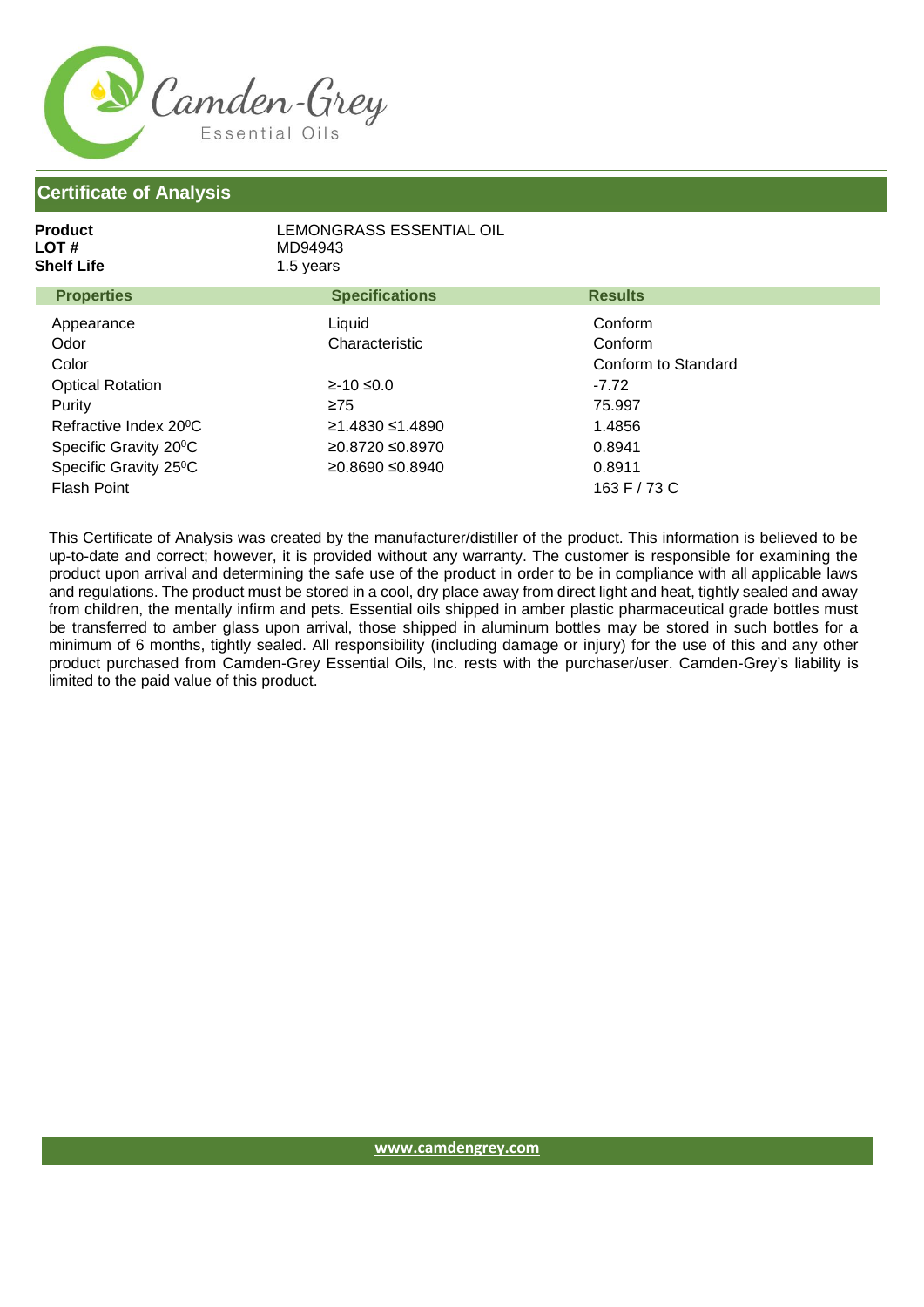

| Product<br>Lot #<br>Shelf Life                                                                                          | LEMONGRASS ESSENTIAL OIL<br>B-78974<br>2 years |                                                                                                |
|-------------------------------------------------------------------------------------------------------------------------|------------------------------------------------|------------------------------------------------------------------------------------------------|
| <b>Properties</b>                                                                                                       | <b>Specifications</b>                          | <b>Results</b>                                                                                 |
| Appearance<br>Odor<br>Color<br>Analysis by GC<br>Refractive Index 20 <sup>°</sup> C<br>Specific Gravity 25 <sup>0</sup> | Liquid<br>Characteristic Lemon<br>Pale Yellow  | Conforms<br>Conforms to Standard<br>Conforms<br>80.9900 total Citral by GC<br>1.4840<br>0.8860 |

This Certificate of Analysis was created by the manufacturer/distiller of the product. This information is believed to be up-to-date and correct; however, it is provided without any warranty. The customer is responsible for examining the product upon arrival and determining the safe use of the product in order to be in compliance with all applicable laws and regulations. The product must be stored in a cool, dry place away from direct light and heat, tightly sealed and away from children, the mentally infirm and pets. Essential oils shipped in amber plastic pharmaceutical grade bottles must be transferred to amber glass upon arrival, those shipped in aluminum bottles may be stored in such bottles for a minimum of 6 months, tightly sealed. All responsibility (including damage or injury) for the use of this and any other product purchased from Camden-Grey Essential Oils, Inc. rests with the purchaser/user. Camden-Grey's liability is limited to the paid value of this product.